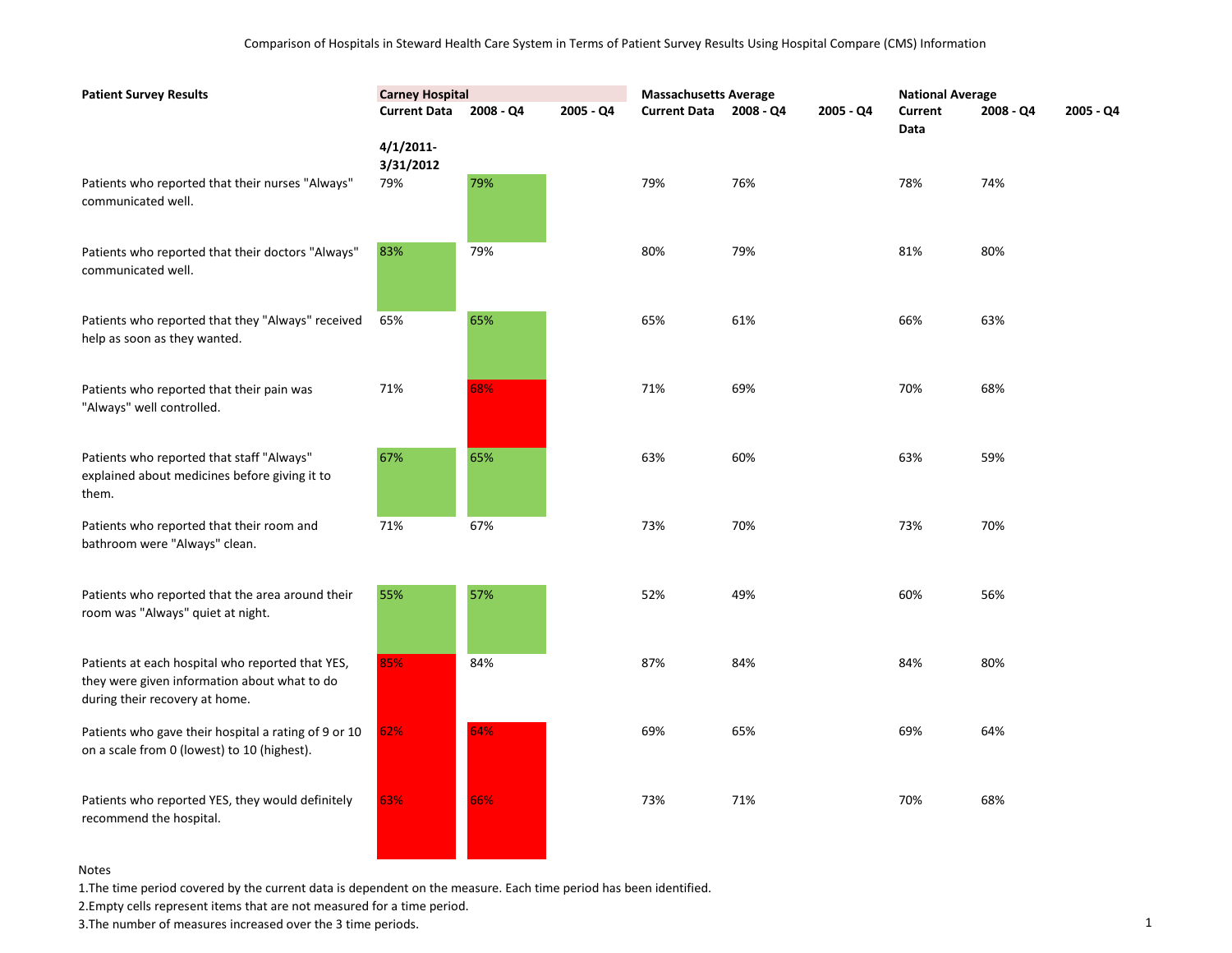| <b>Patient Survey Results</b>                                                                                                      | <b>Good Samaritan Medical Center</b> |           |           | <b>Massachusetts Average</b> |             |           | <b>National Average</b> |           |           |
|------------------------------------------------------------------------------------------------------------------------------------|--------------------------------------|-----------|-----------|------------------------------|-------------|-----------|-------------------------|-----------|-----------|
|                                                                                                                                    | <b>Current Data</b>                  | 2008 - Q4 | 2005 - Q4 | Current<br>Data              | $2008 - Q4$ | 2005 - Q4 | Current<br>Data         | 2008 - Q4 | 2005 - Q4 |
|                                                                                                                                    | $4/1/2011$ -<br>3/31/2012            |           |           |                              |             |           |                         |           |           |
| Patients who reported that their nurses "Always"<br>communicated well.                                                             | 75%                                  | 75%       |           | 79%                          | 76%         |           | 78%                     | 74%       |           |
| Patients who reported that their doctors "Always"<br>communicated well.                                                            | 77%                                  | 79%       |           | 80%                          | 79%         |           | 81%                     | 80%       |           |
| Patients who reported that they "Always" received<br>help as soon as they wanted.                                                  | 56%                                  | 58%       |           | 65%                          | 61%         |           | 66%                     | 63%       |           |
| Patients who reported that their pain was<br>"Always" well controlled.                                                             | 67%                                  | 71%       |           | 71%                          | 69%         |           | 70%                     | 68%       |           |
| Patients who reported that staff "Always"<br>explained about medicines before giving it to<br>them.                                | 57%                                  | 59%       |           | 63%                          | 60%         |           | 63%                     | 59%       |           |
| Patients who reported that their room and<br>bathroom were "Always" clean.                                                         | 67%                                  | 66%       |           | 73%                          | 70%         |           | 73%                     | 70%       |           |
| Patients who reported that the area around their<br>room was "Always" quiet at night.                                              | 47%                                  | 48%       |           | 52%                          | 49%         |           | 60%                     | 56%       |           |
| Patients at each hospital who reported that YES,<br>they were given information about what to do<br>during their recovery at home. | 84%                                  | 81%       |           | 87%                          | 84%         |           | 84%                     | 80%       |           |
| Patients who gave their hospital a rating of 9 or 10<br>on a scale from 0 (lowest) to 10 (highest).                                | 61%                                  | 60%       |           | 69%                          | 65%         |           | 69%                     | 64%       |           |
| Patients who reported YES, they would definitely<br>recommend the hospital.                                                        | 63%                                  | 67%       |           | 73%                          | 71%         |           | 70%                     | 68%       |           |

1.The time period covered by the current data is dependent on the measure. Each time period has been identified.

2.Empty cells represent items that are not measured for a time period.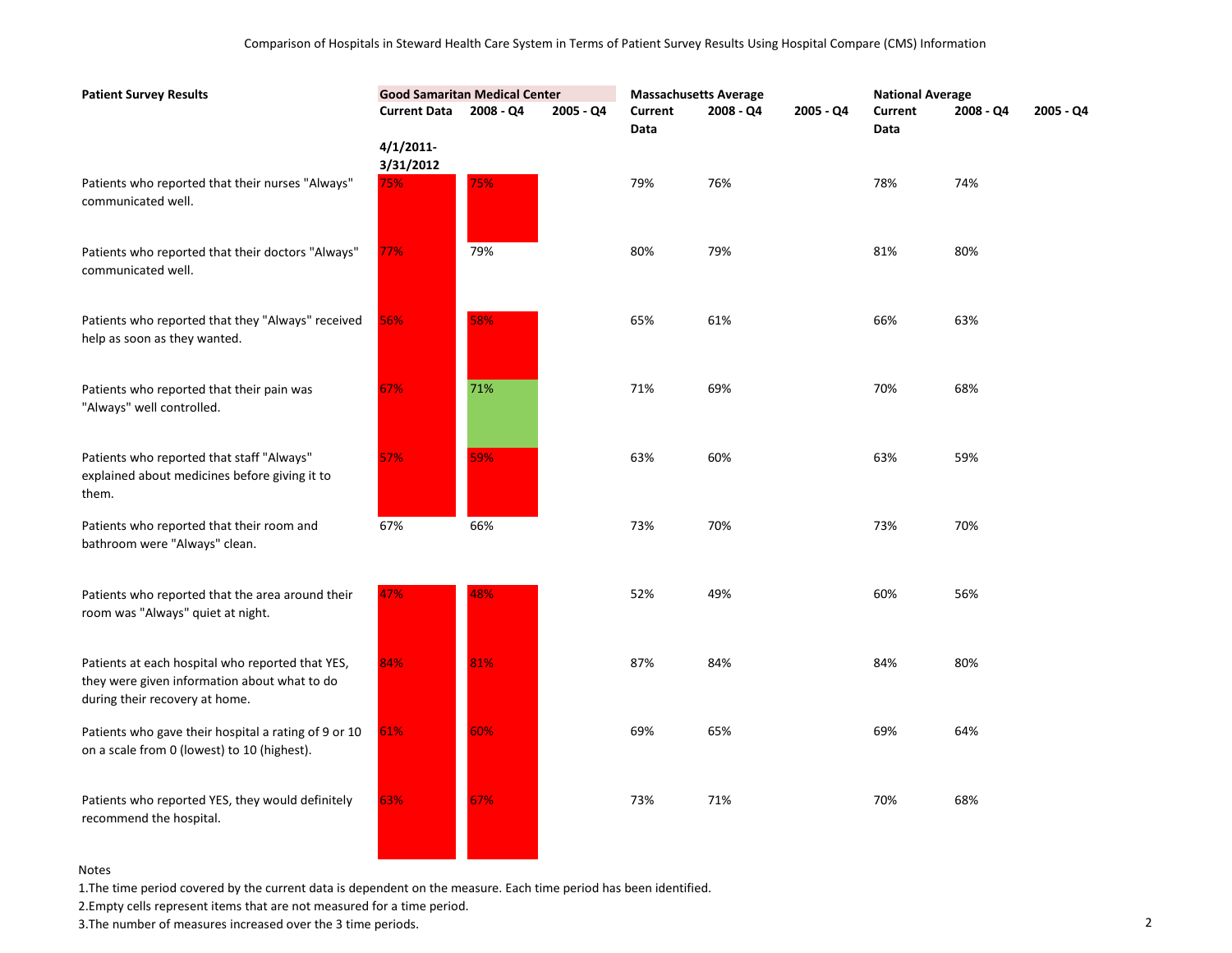| <b>Patient Survey Results</b>                                                                                                      | <b>Holy Family Hospital</b> |             |           | <b>Massachusetts Average</b> |           |           | <b>National Average</b> |           |           |
|------------------------------------------------------------------------------------------------------------------------------------|-----------------------------|-------------|-----------|------------------------------|-----------|-----------|-------------------------|-----------|-----------|
|                                                                                                                                    | <b>Current Data</b>         | $2008 - Q4$ | 2005 - Q4 | Current<br>Data              | 2008 - Q4 | 2005 - Q4 | Current<br>Data         | 2008 - Q4 | 2005 - Q4 |
|                                                                                                                                    | 4/1/2011<br>3/31/2012       |             |           |                              |           |           |                         |           |           |
| Patients who reported that their nurses "Always"<br>communicated well.                                                             | 80%                         | 74%         |           | 79%                          | 76%       |           | 78%                     | 74%       |           |
| Patients who reported that their doctors "Always"<br>communicated well.                                                            | 81%                         | 80%         |           | 80%                          | 79%       |           | 81%                     | 80%       |           |
| Patients who reported that they "Always" received<br>help as soon as they wanted.                                                  | 64%                         | 59%         |           | 65%                          | 61%       |           | 66%                     | 63%       |           |
| Patients who reported that their pain was<br>"Always" well controlled.                                                             | 69%                         | 67%         |           | 71%                          | 69%       |           | 70%                     | 68%       |           |
| Patients who reported that staff "Always"<br>explained about medicines before giving it to<br>them.                                | 62%                         | 64%         |           | 63%                          | 60%       |           | 63%                     | 59%       |           |
| Patients who reported that their room and<br>bathroom were "Always" clean.                                                         | 69%                         | 66%         |           | 73%                          | 70%       |           | 73%                     | 70%       |           |
| Patients who reported that the area around their<br>room was "Always" quiet at night.                                              | 51%                         | 50%         |           | 52%                          | 49%       |           | 60%                     | 56%       |           |
| Patients at each hospital who reported that YES,<br>they were given information about what to do<br>during their recovery at home. | 86%                         | 82%         |           | 87%                          | 84%       |           | 84%                     | 80%       |           |
| Patients who gave their hospital a rating of 9 or 10<br>on a scale from 0 (lowest) to 10 (highest).                                | 65%                         | 59%         |           | 69%                          | 65%       |           | 69%                     | 64%       |           |
| Patients who reported YES, they would definitely<br>recommend the hospital.                                                        | 72%                         | 65%         |           | 73%                          | 71%       |           | 70%                     | 68%       |           |

1.The time period covered by the current data is dependent on the measure. Each time period has been identified.

**Contract Contract Contract** 

 $\overline{\phantom{a}}$ 

2.Empty cells represent items that are not measured for a time period.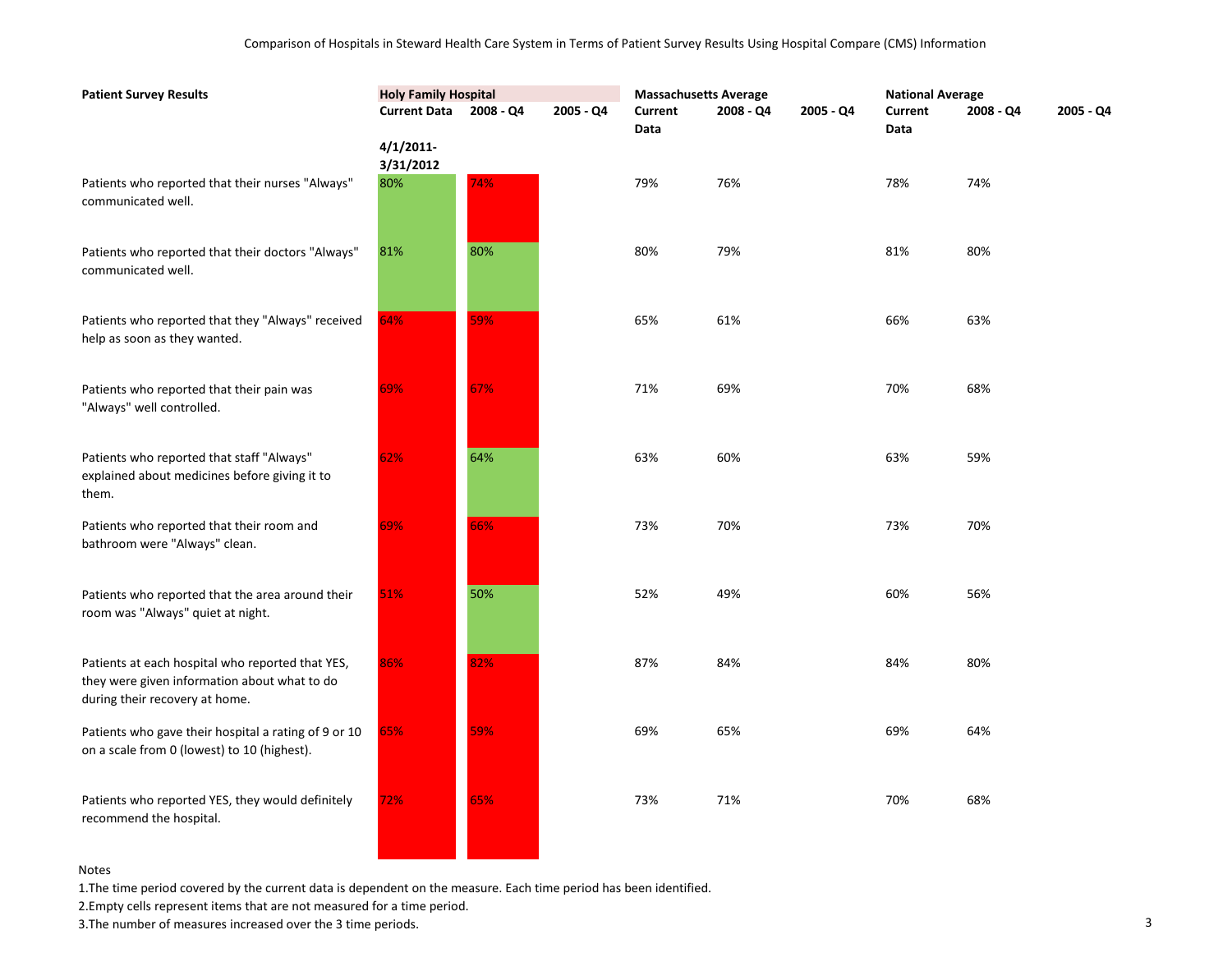| <b>Patient Survey Results</b>                                                                                                      | <b>Merrimack Valley Hospital</b>         |           |           | <b>Massachusetts Average</b> |           |           | <b>National Average</b> |           |           |
|------------------------------------------------------------------------------------------------------------------------------------|------------------------------------------|-----------|-----------|------------------------------|-----------|-----------|-------------------------|-----------|-----------|
|                                                                                                                                    | Current<br>Data<br>4/1/2011<br>3/31/2012 | 2008 - Q4 | 2005 - Q4 | <b>Current</b><br>Data       | 2008 - Q4 | 2005 - Q4 | <b>Current Data</b>     | 2008 - Q4 | 2005 - Q4 |
| Patients who reported that their nurses "Always"<br>communicated well.                                                             | 77%                                      | 72%       |           | 79%                          | 76%       |           | 78%                     | 74%       |           |
| Patients who reported that their doctors "Always"<br>communicated well.                                                            | 77%                                      | 80%       |           | 80%                          | 79%       |           | 81%                     | 80%       |           |
| Patients who reported that they "Always" received<br>help as soon as they wanted.                                                  | 63%                                      | 59%       |           | 65%                          | 61%       |           | 66%                     | 63%       |           |
| Patients who reported that their pain was<br>"Always" well controlled.                                                             | 73%                                      | 69%       |           | 71%                          | 69%       |           | 70%                     | 68%       |           |
| Patients who reported that staff "Always"<br>explained about medicines before giving it to<br>them.                                | 59%                                      | 58%       |           | 63%                          | 60%       |           | 63%                     | 59%       |           |
| Patients who reported that their room and<br>bathroom were "Always" clean.                                                         | 70%                                      | 63%       |           | 73%                          | 70%       |           | 73%                     | 70%       |           |
| Patients who reported that the area around their<br>room was "Always" quiet at night.                                              | 51%                                      | 49%       |           | 52%                          | 49%       |           | 60%                     | 56%       |           |
| Patients at each hospital who reported that YES,<br>they were given information about what to do<br>during their recovery at home. | 84%                                      | 85%       |           | 87%                          | 84%       |           | 84%                     | 80%       |           |
| Patients who gave their hospital a rating of 9 or 10<br>on a scale from 0 (lowest) to 10 (highest).                                | 62%                                      | 58%       |           | 69%                          | 65%       |           | 69%                     | 64%       |           |
| Patients who reported YES, they would definitely<br>recommend the hospital.                                                        | 64%                                      | 67%       |           | 73%                          | 71%       |           | 70%                     | 68%       |           |

1.The time period covered by the current data is dependent on the measure. Each time period has been identified.

a sa salawan na kata

2.Empty cells represent items that are not measured for a time period.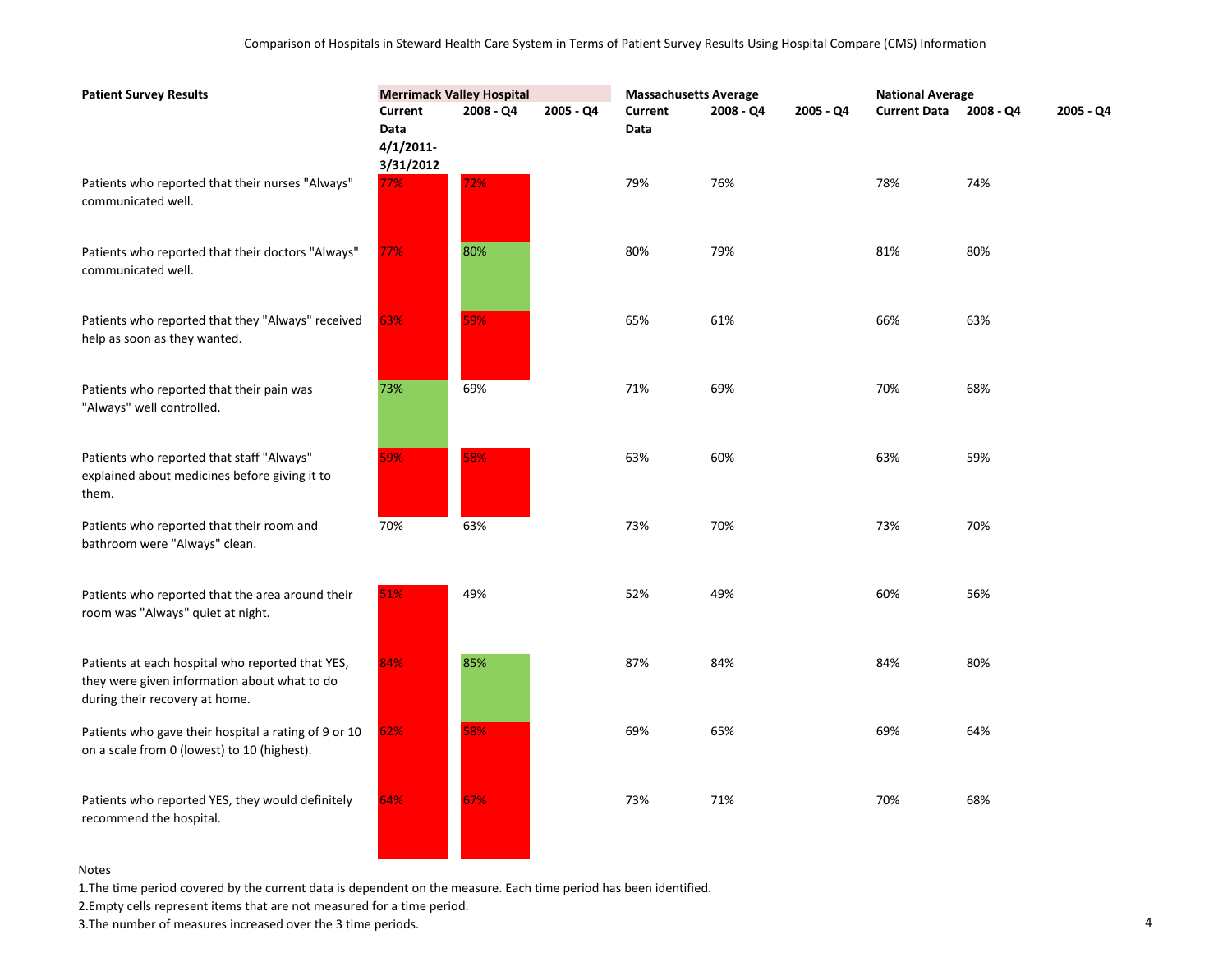| <b>Patient Survey Results</b>                                                                                                      | <b>Morton Hospital</b>          |           |             | <b>Massachusetts Average</b> |           |           | <b>National Average</b> |             |           |
|------------------------------------------------------------------------------------------------------------------------------------|---------------------------------|-----------|-------------|------------------------------|-----------|-----------|-------------------------|-------------|-----------|
|                                                                                                                                    | Current<br>Data<br>$4/1/2011$ - | 2008 - Q4 | $2005 - Q4$ | Current<br>Data              | 2008 - Q4 | 2005 - Q4 | Current<br>Data         | $2008 - Q4$ | 2005 - Q4 |
| Patients who reported that their nurses "Always"<br>communicated well.                                                             | 3/31/2012<br>74%                | 73%       |             | 79%                          | 76%       |           | 78%                     | 74%         |           |
| Patients who reported that their doctors "Always"<br>communicated well.                                                            | 77%                             | 78%       |             | 80%                          | 79%       |           | 81%                     | 80%         |           |
| Patients who reported that they "Always" received<br>help as soon as they wanted.                                                  | 61%                             | 56%       |             | 65%                          | 61%       |           | 66%                     | 63%         |           |
| Patients who reported that their pain was<br>"Always" well controlled.                                                             | 70%                             | 66%       |             | 71%                          | 69%       |           | 70%                     | 68%         |           |
| Patients who reported that staff "Always"<br>explained about medicines before giving it to<br>them.                                | 61%                             | 55%       |             | 63%                          | 60%       |           | 63%                     | 59%         |           |
| Patients who reported that their room and<br>bathroom were "Always" clean.                                                         | 69%                             | 72%       |             | 73%                          | 70%       |           | 73%                     | 70%         |           |
| Patients who reported that the area around their<br>room was "Always" quiet at night.                                              | 48%                             | 44%       |             | 52%                          | 49%       |           | 60%                     | 56%         |           |
| Patients at each hospital who reported that YES,<br>they were given information about what to do<br>during their recovery at home. | 85%                             | 85%       |             | 87%                          | 84%       |           | 84%                     | 80%         |           |
| Patients who gave their hospital a rating of 9 or 10<br>on a scale from 0 (lowest) to 10 (highest).                                | 51%                             | 52%       |             | 69%                          | 65%       |           | 69%                     | 64%         |           |
| Patients who reported YES, they would definitely<br>recommend the hospital.                                                        | 51%                             | 54%       |             | 73%                          | 71%       |           | 70%                     | 68%         |           |

1.The time period covered by the current data is dependent on the measure. Each time period has been identified.

2.Empty cells represent items that are not measured for a time period.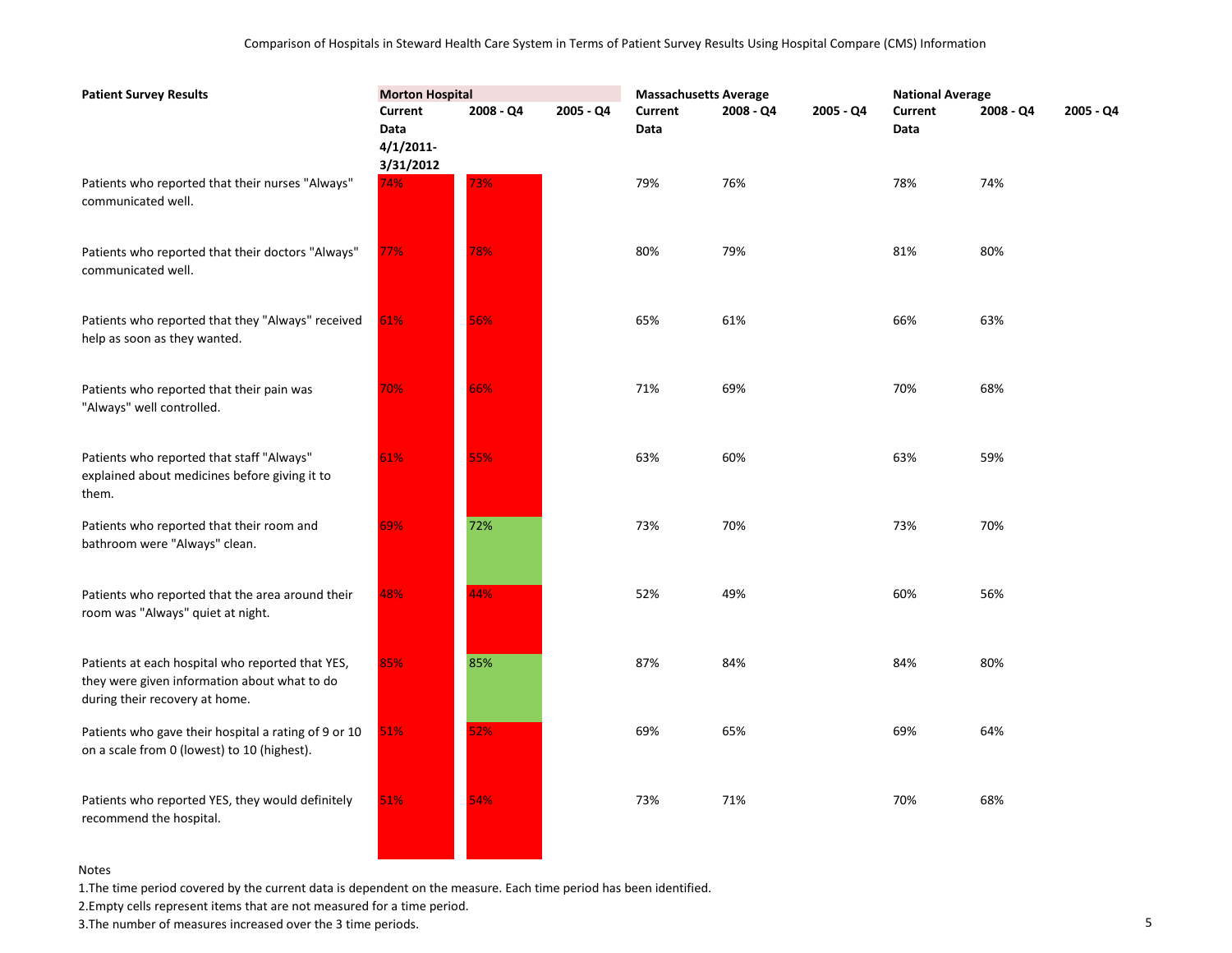| <b>Patient Survey Results</b>                                                                                                      | <b>Nashoba Valley Medical Center</b>                |           |           | <b>Massachusetts Average</b> |           |           | <b>National Average</b> |           |           |
|------------------------------------------------------------------------------------------------------------------------------------|-----------------------------------------------------|-----------|-----------|------------------------------|-----------|-----------|-------------------------|-----------|-----------|
|                                                                                                                                    | <b>Current</b><br>Data<br>$4/1/2011$ -<br>3/31/2012 | 2008 - Q4 | 2005 - Q4 | Current<br>Data              | 2008 - Q4 | 2005 - Q4 | <b>Current</b><br>Data  | 2008 - Q4 | 2005 - Q4 |
| Patients who reported that their nurses "Always"<br>communicated well.                                                             | 76%                                                 | 72%       |           | 79%                          | 76%       |           | 78%                     | 74%       |           |
| Patients who reported that their doctors "Always"<br>communicated well.                                                            | 78%                                                 | 81%       |           | 80%                          | 79%       |           | 81%                     | 80%       |           |
| Patients who reported that they "Always" received<br>help as soon as they wanted.                                                  | 58%                                                 | 54%       |           | 65%                          | 61%       |           | 66%                     | 63%       |           |
| Patients who reported that their pain was<br>"Always" well controlled.                                                             | 72%                                                 | 67%       |           | 71%                          | 69%       |           | 70%                     | 68%       |           |
| Patients who reported that staff "Always"<br>explained about medicines before giving it to<br>them.                                | 63%                                                 | 57%       |           | 63%                          | 60%       |           | 63%                     | 59%       |           |
| Patients who reported that their room and<br>bathroom were "Always" clean.                                                         | 78%                                                 | 70%       |           | 73%                          | 70%       |           | 73%                     | 70%       |           |
| Patients who reported that the area around their<br>room was "Always" quiet at night.                                              | 55%                                                 | 57%       |           | 52%                          | 49%       |           | 60%                     | 56%       |           |
| Patients at each hospital who reported that YES,<br>they were given information about what to do<br>during their recovery at home. | 85%                                                 | 84%       |           | 87%                          | 84%       |           | 84%                     | 80%       |           |
| Patients who gave their hospital a rating of 9 or 10<br>on a scale from 0 (lowest) to 10 (highest).                                | 59%                                                 | 62%       |           | 69%                          | 65%       |           | 69%                     | 64%       |           |
| Patients who reported YES, they would definitely<br>recommend the hospital.                                                        | 62%                                                 | 65%       |           | 73%                          | 71%       |           | 70%                     | 68%       |           |

1.The time period covered by the current data is dependent on the measure. Each time period has been identified.

a sa

2.Empty cells represent items that are not measured for a time period.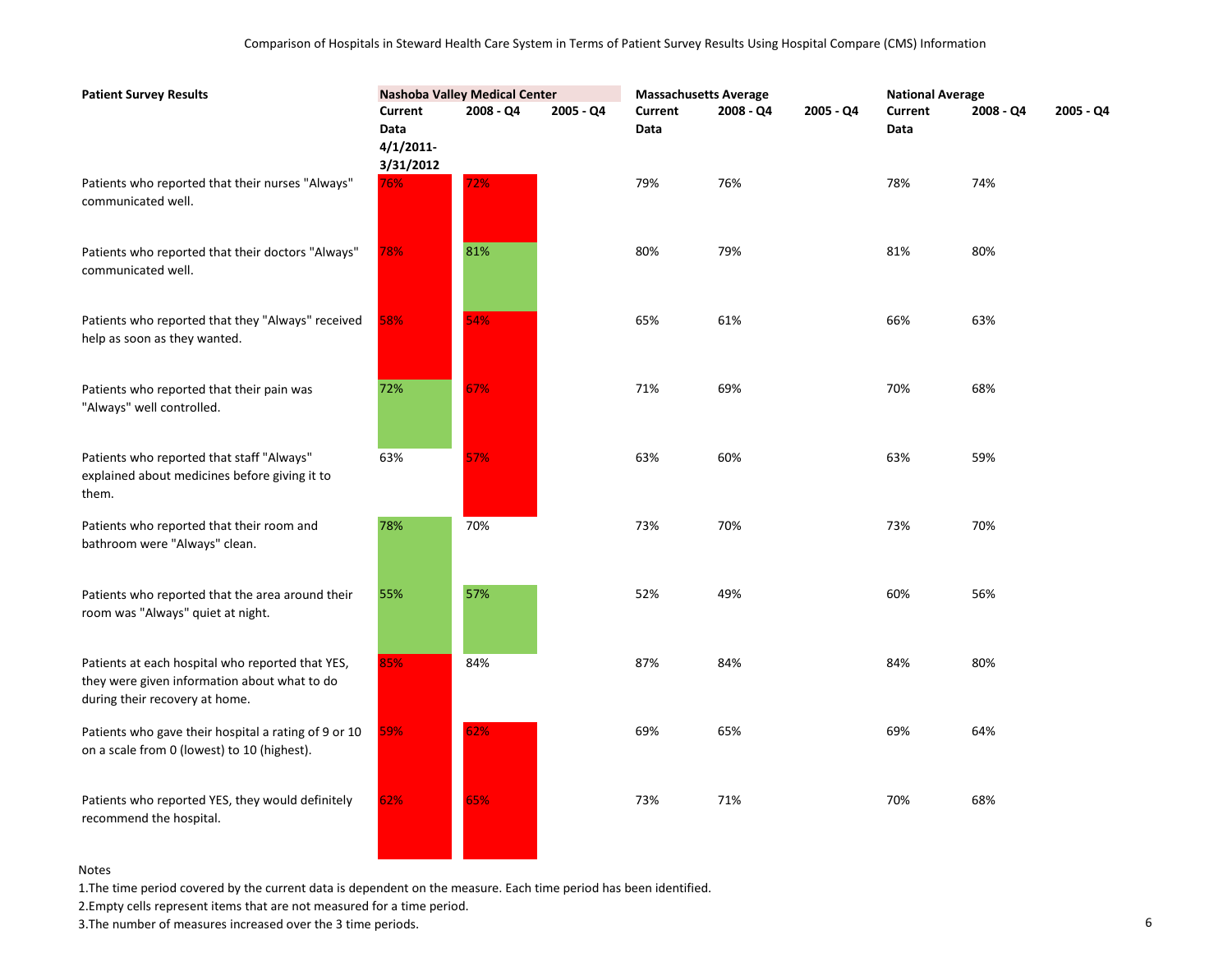| <b>Patient Survey Results</b>                                                                                                      | <b>Norwood Hospital</b>   |           |           | <b>Massachusetts Average</b> |           |           | <b>National Average</b> |           |           |  |
|------------------------------------------------------------------------------------------------------------------------------------|---------------------------|-----------|-----------|------------------------------|-----------|-----------|-------------------------|-----------|-----------|--|
|                                                                                                                                    | <b>Current Data</b>       | 2008 - Q4 | 2005 - Q4 | Current<br>Data              | 2008 - Q4 | 2005 - Q4 | <b>Current Data</b>     | 2008 - Q4 | 2005 - Q4 |  |
|                                                                                                                                    | $4/1/2011$ -<br>3/31/2012 |           |           |                              |           |           |                         |           |           |  |
| Patients who reported that their nurses "Always"<br>communicated well.                                                             | 80%                       | 77%       |           | 79%                          | 76%       |           | 78%                     | 74%       |           |  |
| Patients who reported that their doctors "Always"<br>communicated well.                                                            | 78%                       | 81%       |           | 80%                          | 79%       |           | 81%                     | 80%       |           |  |
| Patients who reported that they "Always" received<br>help as soon as they wanted.                                                  | 65%                       | 62%       |           | 65%                          | 61%       |           | 66%                     | 63%       |           |  |
| Patients who reported that their pain was<br>"Always" well controlled.                                                             | 70%                       | 74%       |           | 71%                          | 69%       |           | 70%                     | 68%       |           |  |
| Patients who reported that staff "Always"<br>explained about medicines before giving it to<br>them.                                | 60%                       | 62%       |           | 63%                          | 60%       |           | 63%                     | 59%       |           |  |
| Patients who reported that their room and<br>bathroom were "Always" clean.                                                         | 76%                       | 73%       |           | 73%                          | 70%       |           | 73%                     | 70%       |           |  |
| Patients who reported that the area around their<br>room was "Always" quiet at night.                                              | 42%                       | 42%       |           | 52%                          | 49%       |           | 60%                     | 56%       |           |  |
| Patients at each hospital who reported that YES,<br>they were given information about what to do<br>during their recovery at home. | 85%                       | 81%       |           | 87%                          | 84%       |           | 84%                     | 80%       |           |  |
| Patients who gave their hospital a rating of 9 or 10<br>on a scale from 0 (lowest) to 10 (highest).                                | 63%                       | 59%       |           | 69%                          | 65%       |           | 69%                     | 64%       |           |  |
| Patients who reported YES, they would definitely<br>recommend the hospital.                                                        | 64%                       | 63%       |           | 73%                          | 71%       |           | 70%                     | 68%       |           |  |

1.The time period covered by the current data is dependent on the measure. Each time period has been identified.

**The Committee of the Committee** 

2.Empty cells represent items that are not measured for a time period.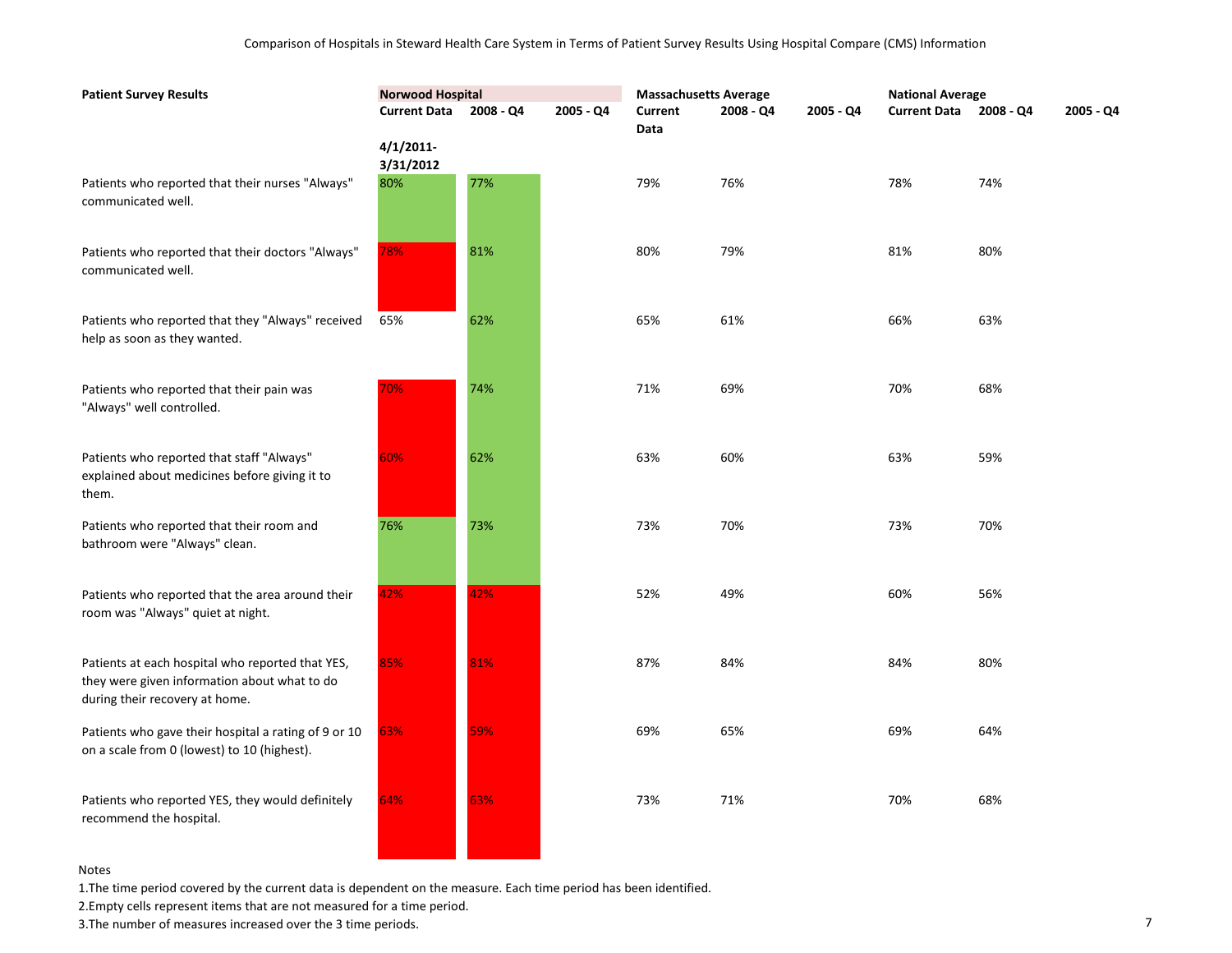| <b>Patient Survey Results</b>                                                                                                      | <b>Quincy Medical Center</b> |           |           | <b>Massachusetts Average</b> |           |           | <b>National Average</b> |           |           |
|------------------------------------------------------------------------------------------------------------------------------------|------------------------------|-----------|-----------|------------------------------|-----------|-----------|-------------------------|-----------|-----------|
|                                                                                                                                    | <b>Current Data</b>          | 2008 - Q4 | 2005 - Q4 | <b>Current Data</b>          | 2008 - Q4 | 2005 - Q4 | Current<br>Data         | 2008 - Q4 | 2005 - Q4 |
|                                                                                                                                    | $4/1/2011$ -<br>3/31/2012    |           |           |                              |           |           |                         |           |           |
| Patients who reported that their nurses "Always"<br>communicated well.                                                             | 76%                          | 73%       |           | 79%                          | 76%       |           | 78%                     | 74%       |           |
| Patients who reported that their doctors "Always"<br>communicated well.                                                            | 76%                          | 78%       |           | 80%                          | 79%       |           | 81%                     | 80%       |           |
| Patients who reported that they "Always" received<br>help as soon as they wanted.                                                  | 59%                          | 57%       |           | 65%                          | 61%       |           | 66%                     | 63%       |           |
| Patients who reported that their pain was<br>"Always" well controlled.                                                             | 69%                          | 67%       |           | 71%                          | 69%       |           | 70%                     | 68%       |           |
| Patients who reported that staff "Always"<br>explained about medicines before giving it to<br>them.                                | 61%                          | 59%       |           | 63%                          | 60%       |           | 63%                     | 59%       |           |
| Patients who reported that their room and<br>bathroom were "Always" clean.                                                         | 66%                          | 70%       |           | 73%                          | 70%       |           | 73%                     | 70%       |           |
| Patients who reported that the area around their<br>room was "Always" quiet at night.                                              | 47%                          | 44%       |           | 52%                          | 49%       |           | 60%                     | 56%       |           |
| Patients at each hospital who reported that YES,<br>they were given information about what to do<br>during their recovery at home. | 80%                          | 83%       |           | 87%                          | 84%       |           | 84%                     | 80%       |           |
| Patients who gave their hospital a rating of 9 or 10<br>on a scale from 0 (lowest) to 10 (highest).                                | 54%                          | 57%       |           | 69%                          | 65%       |           | 69%                     | 64%       |           |
| Patients who reported YES, they would definitely<br>recommend the hospital.                                                        | 59%                          | 63%       |           | 73%                          | 71%       |           | 70%                     | 68%       |           |

1.The time period covered by the current data is dependent on the measure. Each time period has been identified.

2.Empty cells represent items that are not measured for a time period.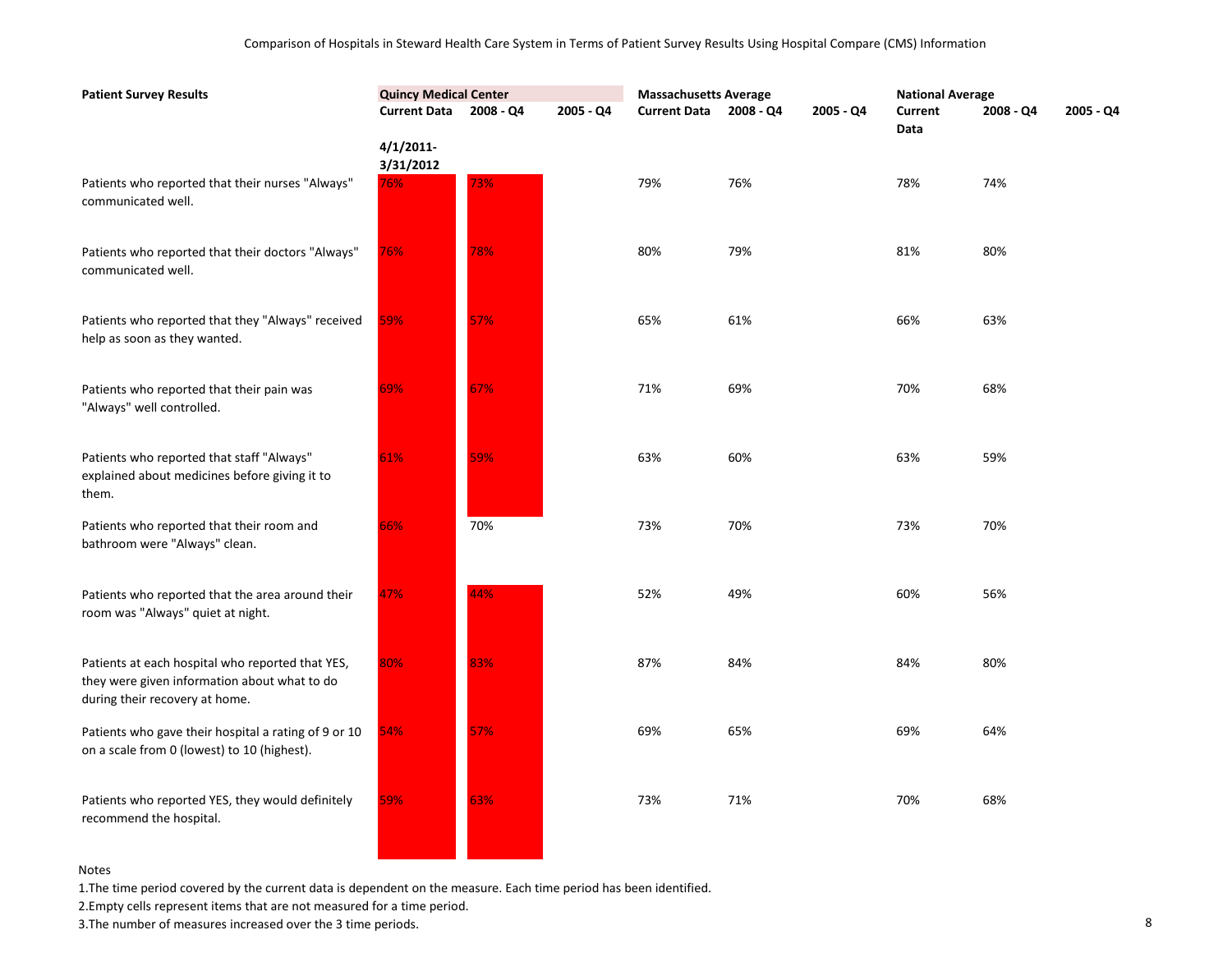| <b>Patient Survey Results</b>                                                                                                      | <b>Saint Anne's Hospital</b> |             |           | <b>Massachusetts Average</b> |           |             | <b>National Average</b> |           |           |
|------------------------------------------------------------------------------------------------------------------------------------|------------------------------|-------------|-----------|------------------------------|-----------|-------------|-------------------------|-----------|-----------|
|                                                                                                                                    | <b>Current Data</b>          | $2008 - Q4$ | 2005 - Q4 | Current<br>Data              | 2008 - Q4 | $2005 - Q4$ | Current<br>Data         | 2008 - Q4 | 2005 - Q4 |
|                                                                                                                                    | $4/1/2011$ -<br>3/31/2012    |             |           |                              |           |             |                         |           |           |
| Patients who reported that their nurses "Always"<br>communicated well.                                                             | 81%                          | 78%         |           | 79%                          | 76%       |             | 78%                     | 74%       |           |
| Patients who reported that their doctors "Always"<br>communicated well.                                                            | 79%                          | 80%         |           | 80%                          | 79%       |             | 81%                     | 80%       |           |
| Patients who reported that they "Always" received<br>help as soon as they wanted.                                                  | 66%                          | 63%         |           | 65%                          | 61%       |             | 66%                     | 63%       |           |
| Patients who reported that their pain was<br>"Always" well controlled.                                                             | 71%                          | 72%         |           | 71%                          | 69%       |             | 70%                     | 68%       |           |
| Patients who reported that staff "Always"<br>explained about medicines before giving it to<br>them.                                | 63%                          | 63%         |           | 63%                          | 60%       |             | 63%                     | 59%       |           |
| Patients who reported that their room and<br>bathroom were "Always" clean.                                                         | 73%                          | 72%         |           | 73%                          | 70%       |             | 73%                     | 70%       |           |
| Patients who reported that the area around their<br>room was "Always" quiet at night.                                              | 53%                          | 54%         |           | 52%                          | 49%       |             | 60%                     | 56%       |           |
| Patients at each hospital who reported that YES,<br>they were given information about what to do<br>during their recovery at home. | 90%                          | 88%         |           | 87%                          | 84%       |             | 84%                     | 80%       |           |
| Patients who gave their hospital a rating of 9 or 10<br>on a scale from 0 (lowest) to 10 (highest).                                | 65%                          | 68%         |           | 69%                          | 65%       |             | 69%                     | 64%       |           |
| Patients who reported YES, they would definitely<br>recommend the hospital.                                                        | 68%                          | 72%         |           | 73%                          | 71%       |             | 70%                     | 68%       |           |

1.The time period covered by the current data is dependent on the measure. Each time period has been identified.

**Contract Contract Contract** 

**Contract Contract** 

2.Empty cells represent items that are not measured for a time period.